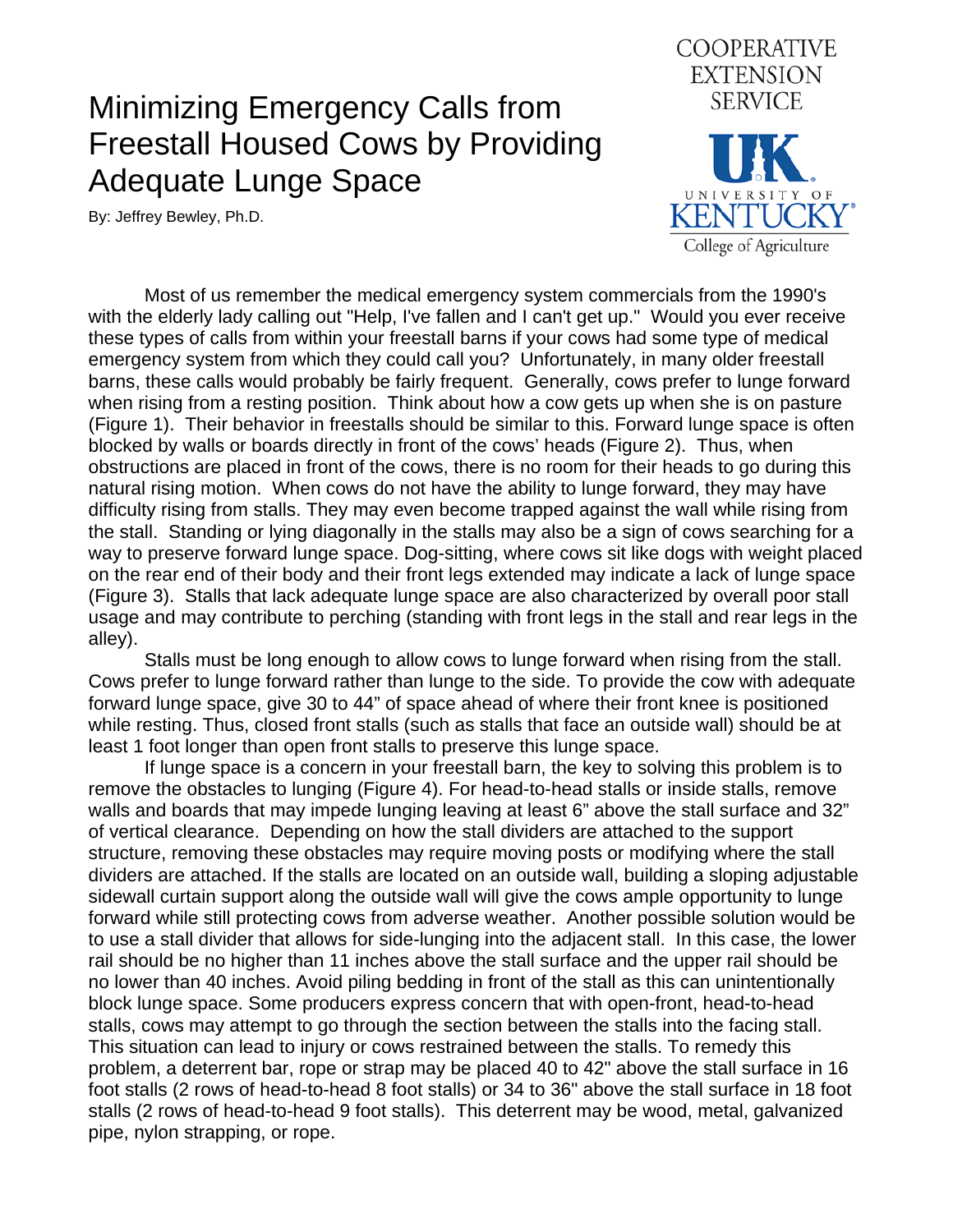So, the next time you are walking through your freestall barn, take a few minutes to watch how cows get up when rising from a resting position. Ask yourself whether this looks like a comfortable, painless, natural process. Do they ever "tell" you that this process is uncomfortable by not being able to get up out of the stall or by not wanting to use stalls in fear of another negative experience? If so, you may need to consider removing obstacles to lunging to ensure that your cows have adequate lunge space.



**Figure 1**. A diagram depicting the normal rising motion of a dairy cow (Irish and Merrill, 1986).

**Figure 2.** Forward lunge space is often blocked by walls or boards placed in front of the cows' resting space.